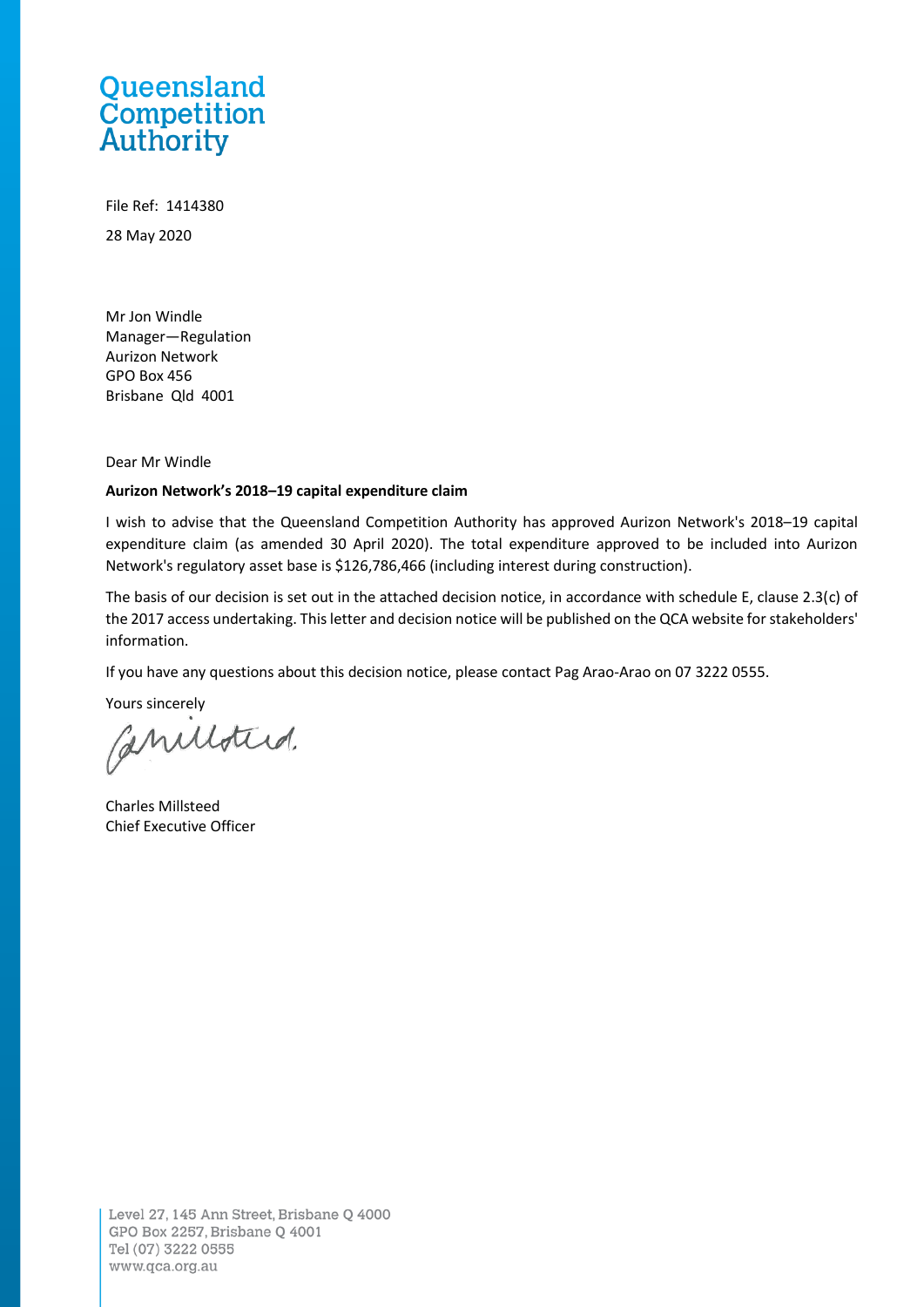# **Queensland**<br>Competition **Authority**

## DECISION NOTICE

#### AURIZON NETWORK'S 2018–19 CAPITAL EXPEDITURE CLAIM

28 May 2020

The Queensland Competition Authority accepts Aurizon Network's 2018–19 capital expenditure claim (as amended 30 April 2020). We have set out our reasons in this decision, in accordance with schedule E, clause 2.3(d)(i) of the 2017 access undertaking.

### Aurizon Network's 2018–19 capital expenditure claim

We conduct an annual assessment of the prudency and efficiency of Aurizon Network's capital expenditure, to determine if it should be included in the regulatory asset base (RAB) for the CQCN. In determining the prudency and efficiency of capital expenditure, we have regard to the **scope of works**, **standard of works** and **cost** (sch. E, cl. 2.2(b) of the 2017 access undertaking).

Aurizon Network submitted its 2018–19 capital expenditure claim on 25 October 2019. It subsequently amended the claim on 22 November 2019, 19 December 2019<sup>1</sup> and 30 April 2020<sup>2</sup>. The final claim encompassed 46 projects, totalling \$126 million excluding interest during construction (IDC).<sup>3</sup>

#### Engineering consultant's assessment

We engaged Flagstaff to provide engineering advice on the prudency and efficiency of Aurizon Network's capital expenditure claim (in accordance with cl. 2.2(h)). A sample of projects was selected to be assessed against the criteria in schedule E of the 2017 access undertaking. The sample comprised 15 projects, representing approximately 80 per cent of the claim at that time. 4

Flagstaff assessed and reported on the projects based on a site visit to the Blackwater and Goonyella systems and a desktop review of information provided by Aurizon Network.

Flagstaff found most projects in the sample to be prudent and efficient, except for the following three projects, where it recommended adjustments to reduce the claim:

<sup>1</sup> Aurizon Network, *FY19 Capital Expenditure - Amendment*, letter to the QCA, 19 December 2019.

<sup>2</sup> Aurizon Network, *Response to Draft Decision FY2019 Capital Expenditure Claim*, letter to the QCA, 30 April 2020 (Aurizon Network April 2020 amended claim).

<sup>3</sup> Aurizon Network April 2020 amended claim.

<sup>4</sup> QCA, *December amended sample list*, stakeholder notice, February 2020.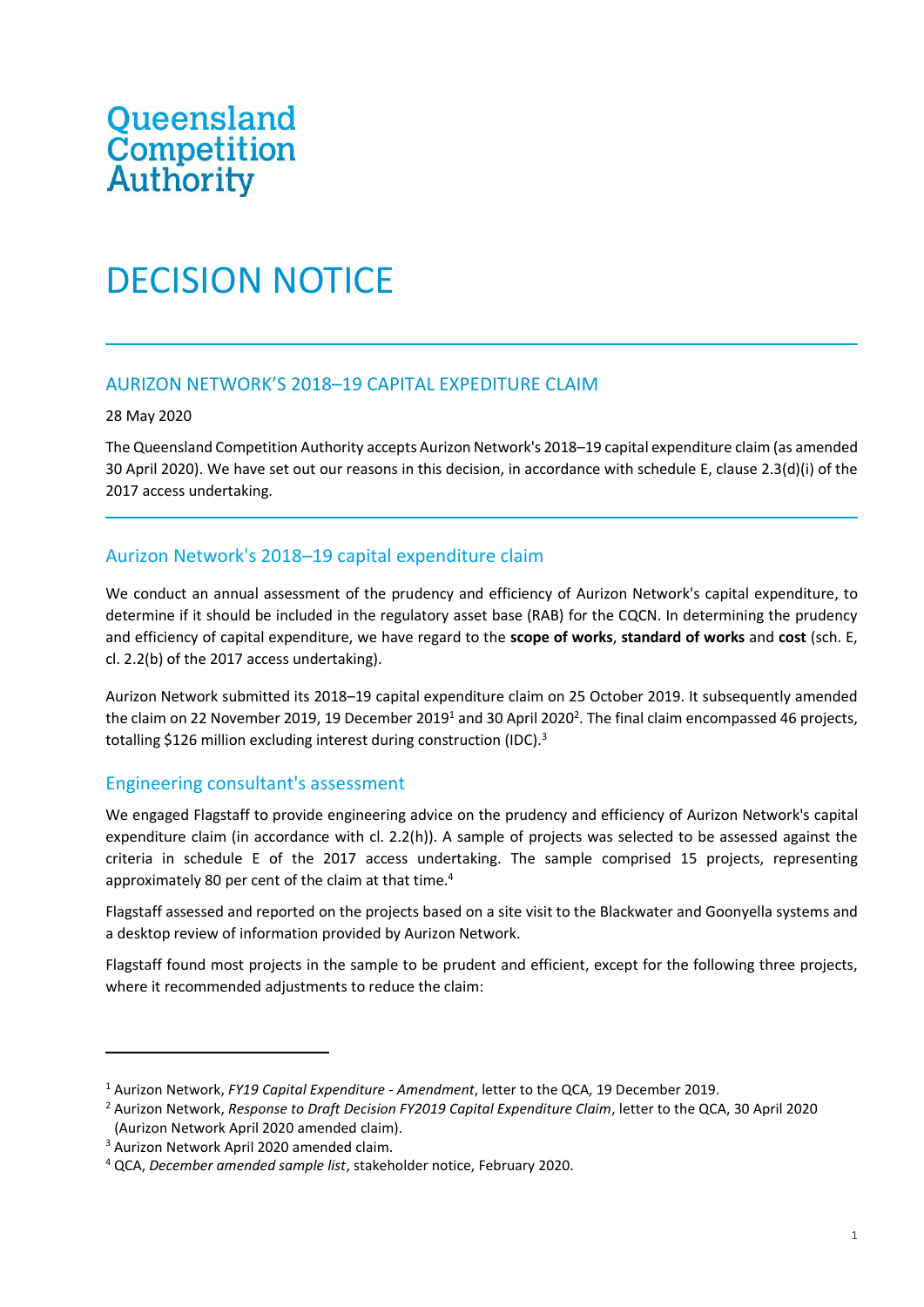- (1) IV.00449 Bridge Ballast Renewal Package 1<sup>5</sup>
- (2) IV.00360 Network Asset Management System Tranche 2<sup>6</sup>
- (3) IV.00476 Track Renewal Package 1. 7

Flagstaff also advised that two projects should be delayed from the 2018–19 claim, based on a high-level assessment of the projects:

- (1) IV.00470 Corridor Security Package 1<sup>8</sup>
- (2) IV.00503 Power Systems Renewal Package 1<sup>9</sup>

While we have had regard to the advice provided, we have not fully adopted Flagstaff's views, recommendations or analysis. Rather, we have used this advice as one input to our overall assessment.

#### Stakeholder consultation

We provided stakeholders with opportunities to make submissions on Aurizon Network's initial claim and on Flagstaff's assessment of prudency and efficiency. We received a submission from Aurizon Network, in response to Flagstaff's assessment. 10

Aurizon Network also responded to a draft of our decision (consistent with cl. 2.3(d)(ii)), revising its claim relating to an outstanding project that we were inclined not to approve. $11$ 

| Project                                            | <b>Summary response</b>                                                                                                                                                                             |
|----------------------------------------------------|-----------------------------------------------------------------------------------------------------------------------------------------------------------------------------------------------------|
| IV.00449 Bridge Ballast Renewal Package            | Aurizon Network agreed. It said it has withdrawn \$58,050<br>from project costs and will seek QCA approval of these costs<br>upon commissioning. $12$                                               |
| IV.00360 Network Asset Management System Tranche 2 | Aurizon Network <b>disagreed</b> . It considered this expenditure<br>relates solely to post-commissioning costs associated with<br>already approved works. <sup>13</sup>                            |
| IV.00476 Track Renewal Package 1                   | Aurizon Network <b>disagreed</b> . It provided an updated cost<br>breakdown to Flagstaff after the report was finalised, which<br>Aurizon Network claimed, addressed concerns raised. <sup>14</sup> |
| IV.00470 Corridor Security Package 1               | Aurizon Network <b>disagreed</b> . It considered the amount<br>reflects Aurizon Network internally approved budget, and it                                                                          |

#### **Table 1 Aurizon Network's response to Flagstaff's assessment**

<sup>5</sup> Flagstaff, *Aurizon Central Queensland Coal Network Capital Expenditure Review FY 19*, February 2020, pp. 10, 75–83 (Flagstaff report).

<sup>6</sup> Flagstaff report, pp. 10, 125–126.

 $7$  Flagstaff report, pp. 10, 57–66.

<sup>8</sup> Flagstaff report, pp. 34–35.

<sup>&</sup>lt;sup>9</sup> Flagstaff report, p. 36.

<sup>10</sup> Aurizon Network, *FY2019 Capital Expenditure Submission*, submission letter to the QCA, March 2020, p. 4 (Aurizon Network response).

<sup>&</sup>lt;sup>11</sup> Aurizon Network's April 2020 amended claim.

<sup>&</sup>lt;sup>12</sup> Aurizon Network response. p. 4; Aurizon Network April 2020 amended claim, p. 1.

<sup>13</sup> Aurizon Network response, pp. 9–10.

<sup>14</sup> Aurizon Network response, p. 3.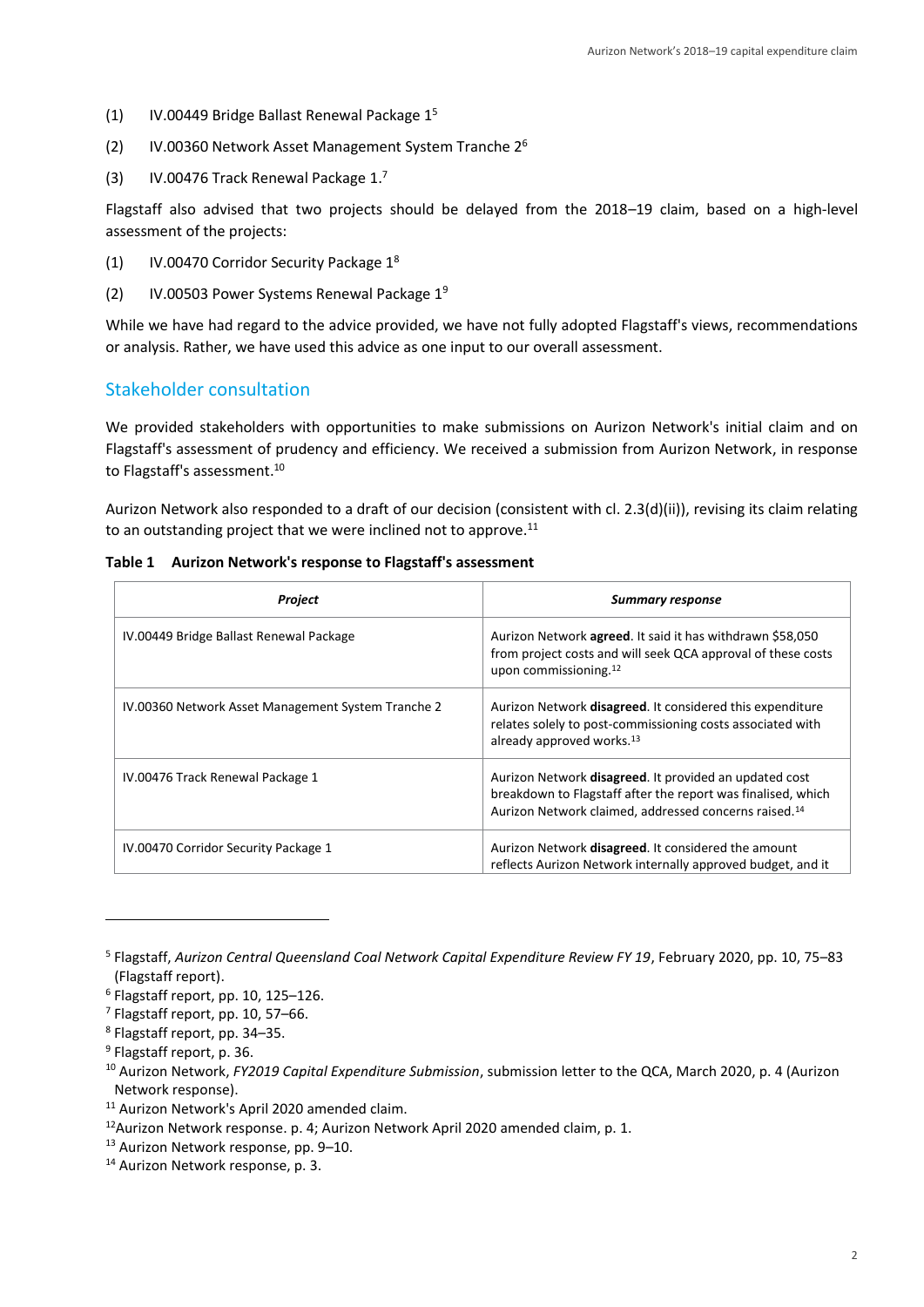| <b>Project</b>                           | <b>Summary response</b>                                                                                                                                                                                                                         |
|------------------------------------------|-------------------------------------------------------------------------------------------------------------------------------------------------------------------------------------------------------------------------------------------------|
|                                          | only claims commissioned values as at 30 June annually in its<br>capex claims. <sup>15</sup>                                                                                                                                                    |
| IV.00503 Power Systems Renewal Package 1 | Aurizon Network disagreed. It said this claim relates to the<br>costs incurred for an individual job and assets that were<br>deemed necessary for execution in 2019, and part of an<br>overall multi-year asset renewal programs. <sup>16</sup> |

#### QCA assessment and decision

We approve Aurizon Network's 2018–19 capital expenditure claim, as amended on 30 April 2020.

All of the projects assessed meet the criteria for prudency and efficiency for inclusion in the RAB. Overall, the total amount we are approving will provide approximately \$126 million (excluding IDC) to be included in the RAB. The related projects are listed in **Attachment 1**.

While Flagstaff also recommended adjustments to other projects, we do not require that these adjustments be made.

- Flagstaff recommended delaying amounts incurred for the IV.00470 corridor security and IV.00503 power systems renewal projects (\$1.38 million and \$0.84 million, respectively), on the basis of a high-level review. Flagstaff said it is too early in terms of completed work in a program of works to include either in a capital expenditure claim. However, we are satisfied that Aurizon Network has completed these projects according to the standards and overall scope of large rolling renewals, recognising the timing of commissioning in relation to the overall amounts claimed.
- Flagstaff recommended rejecting the entire amount claimed for IV.00360 network asset management system tranche 2 (being \$0.38 million). While Flagstaff saw the merit in the project, it was unable to assess the prudency and efficiency of costs incurred to date, as only estimated costs were provided for this project. However, we are satisfied that Aurizon Network has completed this project according to the standards and overall scope consistent with rolling renewals and that the costs now being claimed relate to postcommissioning amounts.
- Flagstaff recommended reducing the amount claimed for IV.00476 Track Renewal Package 1 (by \$1.02 million), given conflicting and incomplete cost information. <sup>17</sup> In response, Aurizon Network said that the original cost breakdown contained 'administrative errors' that incorrectly allocated all indirect costs to two jobs-specifically, the 'bad order sidings'-rather than apportioning costs across all activities within the Track Renewal Package. The effect of this was that the bad order siding costs appeared to be materially higher.

We note Flagstaff generally found the costs reasonable in terms of scale, nature and complexity.<sup>18</sup>

We have also assessed the updated cost breakdown supplied to address these inconsistencies.<sup>19</sup> We note Aurizon Network showed amounts for each system's share of indirect costs, separately identified the direct costs of each element<sup>20</sup>, reflected the year to date expenditure, and showed the value of commissioned assets as at 30 June 2019, apportioned at a system level.

<sup>15</sup> Aurizon Network response, pp. 5–6.

<sup>16</sup> Aurizon Network response, pp. 7–9.

<sup>&</sup>lt;sup>17</sup> Flagstaff report, p. 64.

<sup>18</sup> Flagstaff report, p. 64.

<sup>19</sup> Aurizon Network response, p. 3.

<sup>&</sup>lt;sup>20</sup> Aurizon Network response, Appendix C.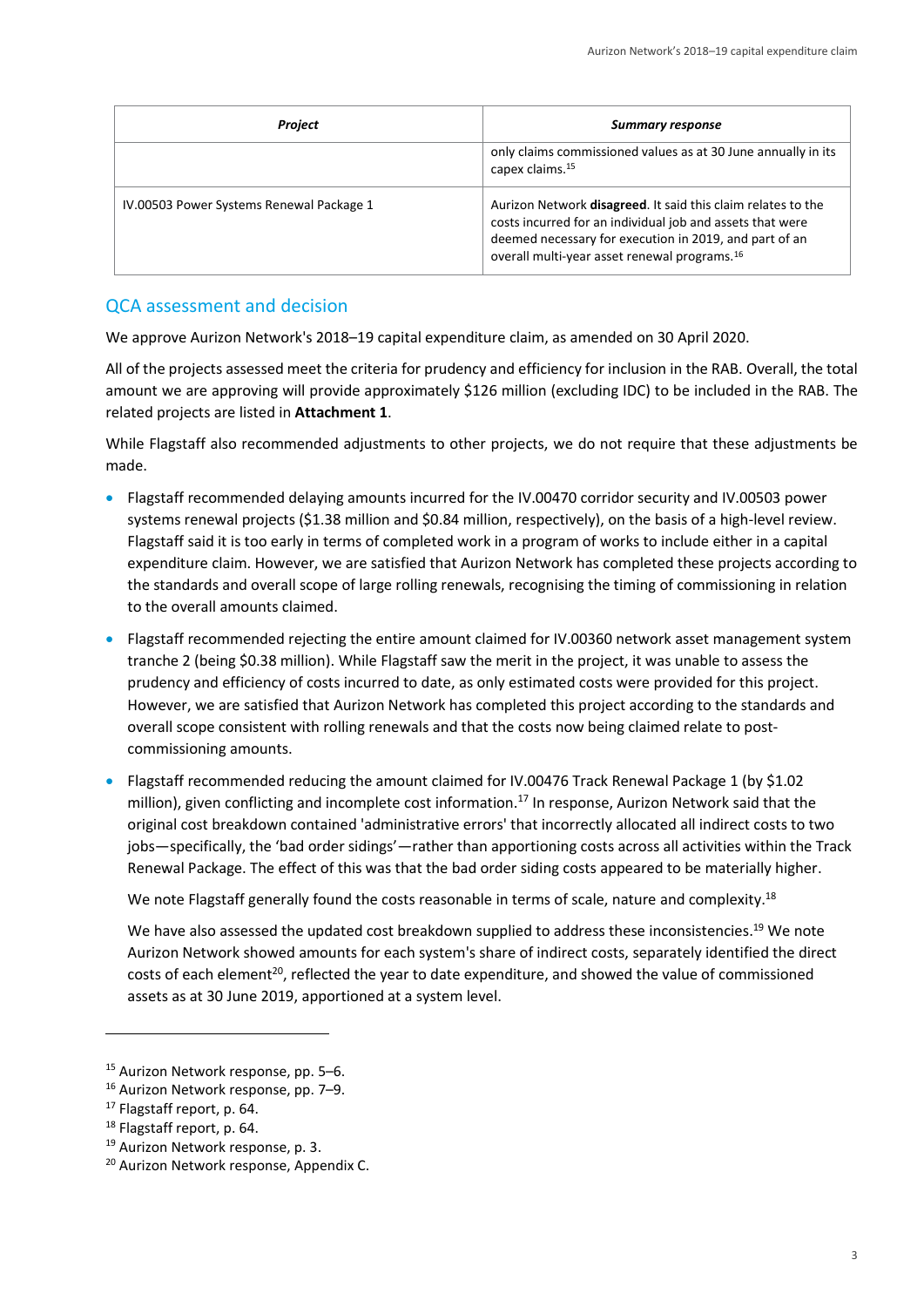#### References

Aurizon Network, *FY19 Capital Expenditure - Amendment*, letter to the QCA, 19 December 2019.

Flagstaff Consulting Group, *Aurizon Central Queensland Coal Network capital Expenditure Review FY19*, report for the QCA, February 2020 (Flagstaff report).

QCA, *December amended sample list*, stakeholder notice, February 2020.

Aurizon Network, *FY2019 Capital Expenditure Submission*, submission letter to the QCA, March 2020 (Aurizon Network response).

Aurizon Network, *Response to Draft Decision FY2019 Capital Expenditure Claim*, letter to the QCA, April 2020 (Aurizon Network April 2020 amended claim).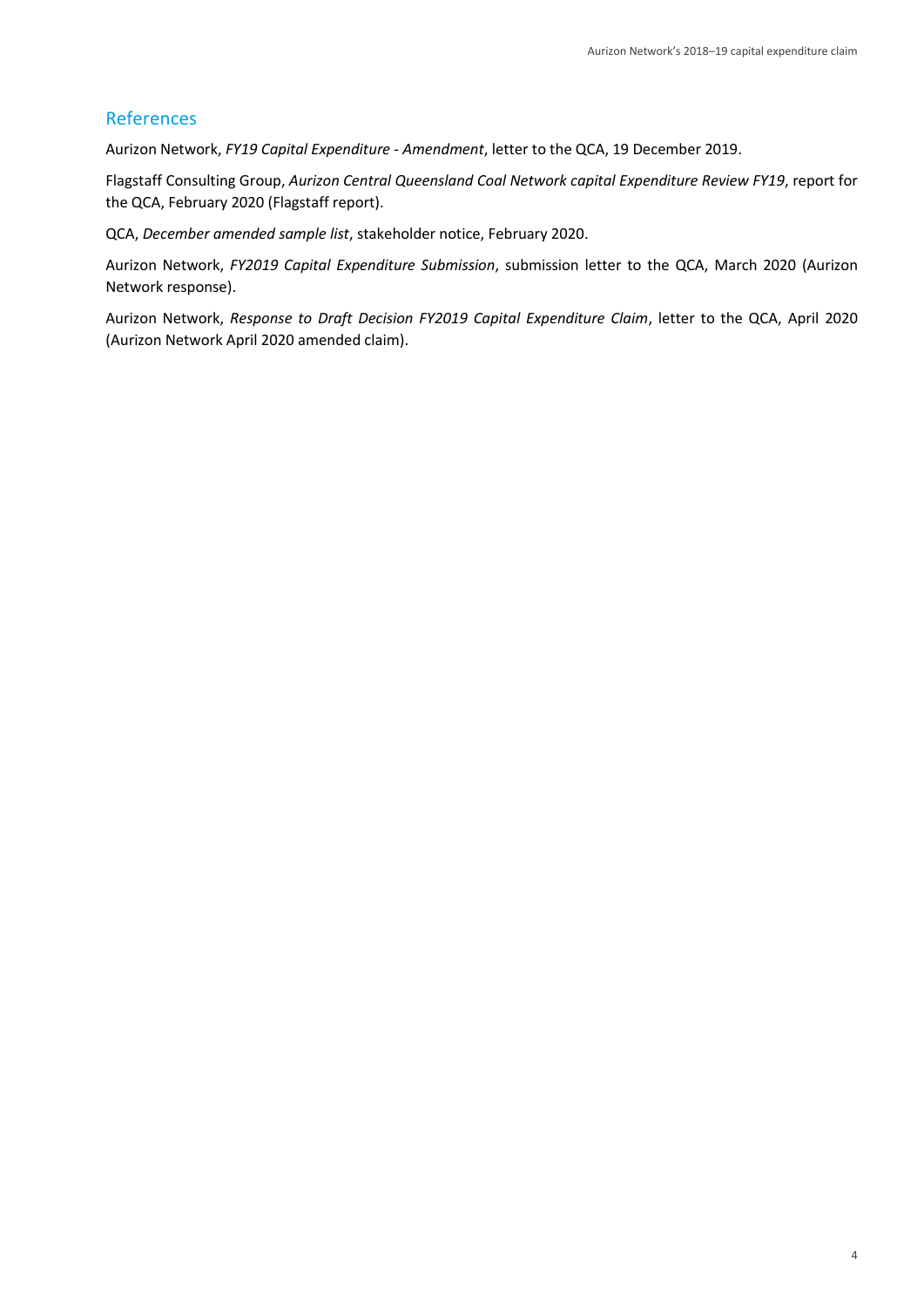| Project<br><b>Number</b> | <b>Project Name</b>                    | <b>Asset Type</b>       | <b>Claimable</b><br><b>Expenditure</b><br>$(5, \text{excl. }$ IDC) |
|--------------------------|----------------------------------------|-------------------------|--------------------------------------------------------------------|
| IV.00425                 | Rail Renewal Program Package 1         | <b>Asset Renewals</b>   | 26,572,373                                                         |
| IV.00446                 | Structures Renewal Package 1           | <b>Asset Renewals</b>   | 15,465,451                                                         |
| IV.00476                 | Track Renewal Package 1                | <b>Asset Renewals</b>   | 15,193,594                                                         |
| IV.00461                 | Turnout Renewal Package 1              | <b>Asset Renewals</b>   | 14,053,345                                                         |
| IV.00452                 | Formation Renewal Package 1            | <b>Asset Renewals</b>   | 9,851,560                                                          |
| IV.00449                 | Bridge Ballast Renewal Package 1*      | <b>Asset Renewals</b>   | 8,509,462                                                          |
| IV.00455                 | Control Systems Renewal Package 1      | <b>Asset Renewals</b>   | 6,875,112                                                          |
| IV.00473                 | Sleeper Renewal Package 1              | <b>Asset Renewals</b>   | 6,317,874                                                          |
| IV.00458                 | Level Crossing Renewal Package 1       | <b>Asset Renewals</b>   | 4,048,374                                                          |
| IV.00049                 | Radio System Replacement               | <b>Asset Renewals</b>   | 3,609,098                                                          |
| IV.00437                 | Callide Infrastructure Upgrade         | <b>Sustaining Other</b> | 2,298,631                                                          |
| IV.00470                 | Corridor Security Package 1            | <b>Asset Renewals</b>   | 1,381,137                                                          |
| IV.00555                 | FY19 Minerva Infrastructure Upgrade    | <b>Sustaining Other</b> | 1,379,635                                                          |
| IV.00399                 | 2017 Cyclone Debbie Rectification      | <b>Asset Renewals</b>   | 1,156,299                                                          |
| IV.00329                 | <b>Structures Renewal FY18</b>         | <b>Asset Renewals</b>   | 926,232                                                            |
| IV.00004                 | <b>Traction Fault Locator Renewal</b>  | <b>Asset Renewals</b>   | 881,498                                                            |
| IV.00376                 | <b>FY18 Access Points</b>              | <b>Asset Renewals</b>   | 843,497                                                            |
| IV.00503                 | Power Systems Renewal Package 1        | <b>Asset Renewals</b>   | 835,307                                                            |
| IV.00346                 | Package 1 FY18 Control Systems Renewal | <b>Asset Renewals</b>   | 815,826                                                            |
| IV.00283                 | <b>Traction SCADA System</b>           | <b>Asset Renewals</b>   | 811,715                                                            |
| IV.00364                 | <b>Turnout Renewal FY18</b>            | <b>Asset Renewals</b>   | 696,543                                                            |
| A.04313                  | Gauge Face Lubrication Asset Renewal   | <b>Asset Renewals</b>   | 564,946                                                            |
| IV.00334                 | Bridge Ballast Renewal Program FY18    | <b>Asset Renewals</b>   | 493,610                                                            |
| IV.00467                 | Access Roads Package 1                 | <b>Asset Renewals</b>   | 478,621                                                            |

## ATTACHMENT 1: APPROVED 2018–19 CAPITAL EXPENDITURE CLAIM